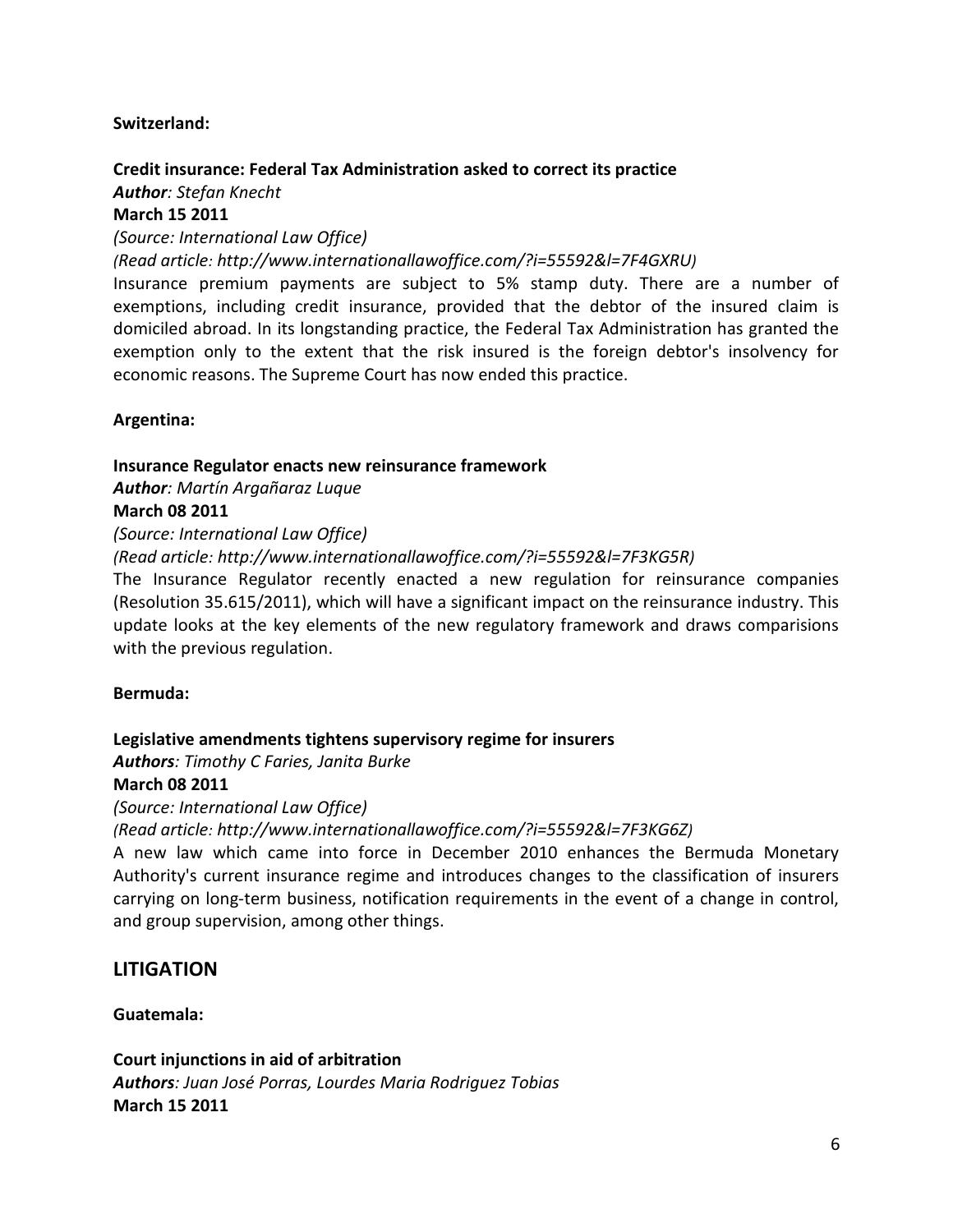### *(Source: International Law Office)*

*[\(Read article:](http://www.internationallawoffice.com/?i=55592&l=7F4GXWH) [http://www.internationallawoffice.com/?i=55592&l=7F4GXWH\)](http://www.internationallawoffice.com/?i=55592&l=7F4GXWH)*

Guatemala's increased use of alternative dispute resolution is part of a trend not only elsewhere in Central America, but throughout the world. However, in order to be truly effective, such procedures require the possibility of judicial involvement in issuing preventive injunctions.

### **Ireland:**

# **[Recent case revisits damages principles](http://www.internationallawoffice.com/?i=55592&l=7F4GXWS)**

*Author: [Gearóid Carey](http://www.internationallawoffice.com/?i=55592&l=7F4GXWV)* **March 15 2011**

# *(Source: International Law Office)*

*[\(Read article:](http://www.internationallawoffice.com/?i=55592&l=7F4GXWS) [http://www.internationallawoffice.com/?i=55592&l=7F4GXWS\)](http://www.internationallawoffice.com/?i=55592&l=7F4GXWS)*

In a recent High Court decision, a dairy farmer was awarded €304,320 in damages arising from the failure of the defendants to return his livestock pursuant to an agreement. In his decision, the judge identified the basic principles applicable to contractual damages under Irish law. Only net losses are recoverable and there is a duty to mitigate loss, although reasonable costs incurred in doing so are also recoverable.

### **Mexico:**

# **[Revised regulations clarify courts' role in arbitration](http://www.internationallawoffice.com/?i=55592&l=7F4GXWY)**

*Authors: [Luis Enrique Graham,](http://www.internationallawoffice.com/?i=55592&l=7F4GXX7) [Salvador Fonseca](http://www.internationallawoffice.com/?i=55592&l=7F4GXXG)*

# **March 15 2011**

*(Source: International Law Office)* 

# *[\(Read article:](http://www.internationallawoffice.com/?i=55592&l=7F4GXWY) [http://www.internationallawoffice.com/?i=55592&l=7F4GXWY\)](http://www.internationallawoffice.com/?i=55592&l=7F4GXWY)*

A set of significant changes to the commercial arbitration framework seek to improve the regulations on judicial intervention. Among other things, the reform covers the referral of parties to arbitration, the enforcement of interim measures and a new court proceeding to enforce or vacate an arbitral award.

# **United Kingdom:**

# **No Norwich Pharmacal [against innocent, mixed-up lawyers](http://www.internationallawoffice.com/?i=55592&l=7F4GXXR)**

*Author: [Jake Hardy](http://www.internationallawoffice.com/?i=55592&l=7F4GXY0)*

### **March 15 2011**

*(Source: International Law Office)* 

# *[\(Read article:](http://www.internationallawoffice.com/?i=55592&l=7F4GXXR) [http://www.internationallawoffice.com/?i=55592&l=7F4GXXR\)](http://www.internationallawoffice.com/?i=55592&l=7F4GXXR)*

A recent case arising out of dispute over control of the Norilsk Nickel mining group suggests, among other things, that applications for *Norwich Pharmacal* orders against solicitors will be treated similarly to applications against banks for disclosure of details of their customers' affairs.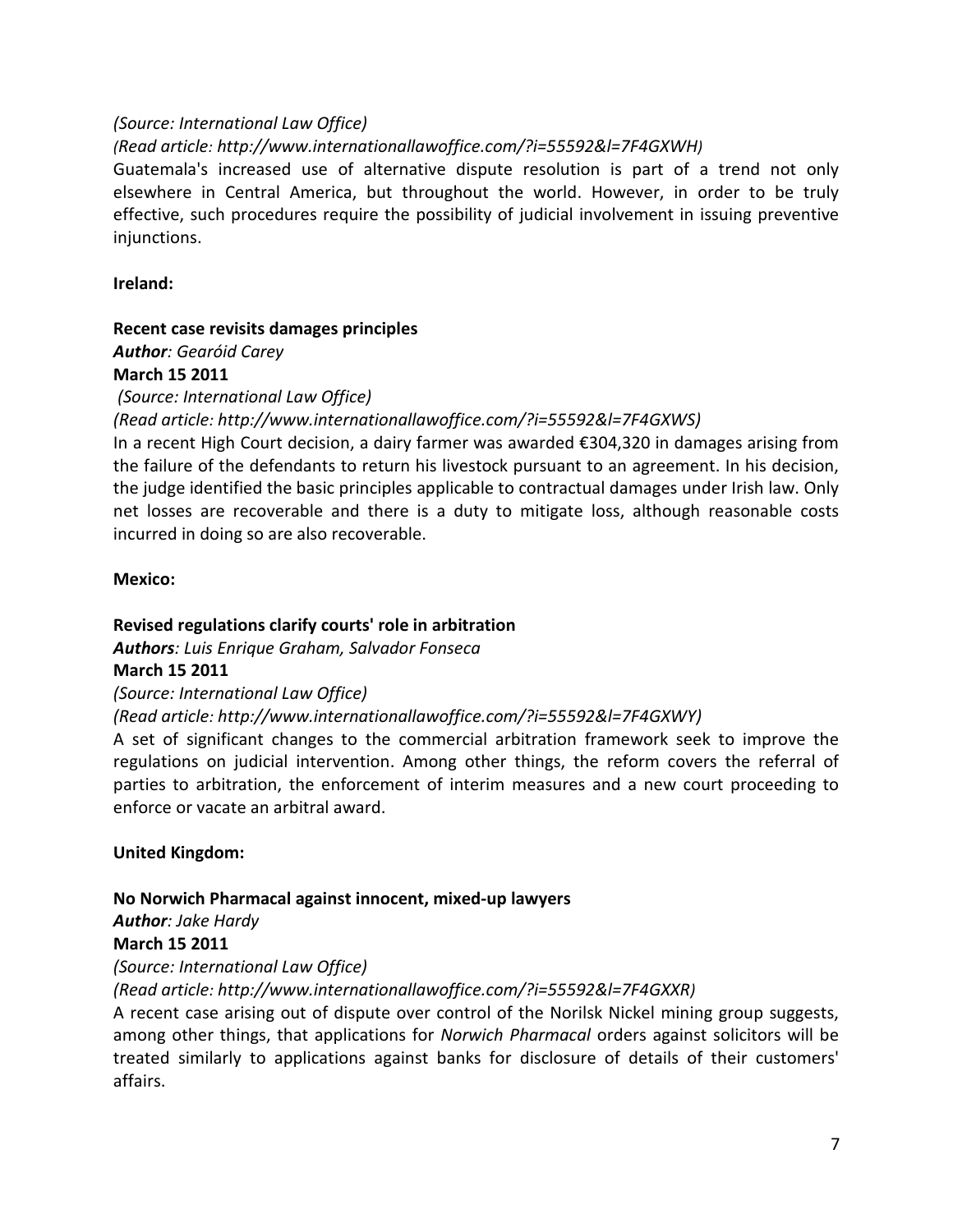### **Sellers Beware**

*(Source: http://www.fobnetworking.com) (To read the case note in full go to:* 

*[http://s2.webtemplate.com.au/bridgehead/PiperAlderman/media/files/7416.pdf\)](http://s2.webtemplate.com.au/bridgehead/PiperAlderman/media/files/7416.pdf)*

A recent case between Angara Maritime Limited v Oceanconnect UK Limited has highlighted the issue of retention of title clauses not providing the protection to a seller as intended according to Maurice Lynch. In this case, the High Court of Justice in England declared that Angara- the owner of the vessel had no liability to Oceanconnect who sold bunkers to the charterers Britannia. This decision was based on the operation of section 25(1) of the Sale of Goods Act 1979 (UK) which protects it from what would otherwise be a claim for conversion. There are equivalent provisions to section 25 of the UK Sale of Goods Act in Australian domestic legislation.

### **BIFA Conditions Upheld in Court of Appeal**

### *(Source: //www.fobnetworking.com)*

### *(To read a copy of this publication go to [http://www.fobnetworking.com\)](http://www.fobnetworking.com/)*

The Court of Appeal has upheld the validity of the BIFA Standard Trading Conditions in Rohlig (UK ) Ltd v. Rock Unique Ltd. [2011] EWCA Civ 18.The article, entitled "BIFA STC triumph in unpaid invoices case" in the March edition of BIFA news shows that English courts will protect commercial contracts entered into by commercial entities. "This is important for national firms as well for foreign firms who may need to litigate or arbitrate in this jurisdiction in respect of contractual issues", Kay Pysden said.

# **Dispute Adjudicator's Entitlement To Payment And Subsequent Vat Liability In Accordance With The European Vat Package**

### *Author: Dr. Götz-Sebastian Hök, Berlin*

### *(Source: The dispute board federation – www.dbfederation.org)*

Regarding taxation adjudicators find themselves in a difficult situation. They are subject to taxation in accordance with local VAT laws. However, since 1 January 2010, the so-called "VAT package" rules for cross-border services have a fundamental impact on the VAT issue. The "VAT Package" comprises the Council Directive 2008/8/EC, the Council Directive 2008/9/EC and the Council Regulation (EC) No 143/2008 and has been transposed into the domestic VAT legislation of each Member State. However, the VAT Package will be implemented gradually: 1 January 2010, 1 January 2011, 1 January 2013, 1 January 2015. The basic legal principle of VAT law is simple: Services which are supplied in consideration of payments involve VAT. In any case adjudicators having their relevant domicile or residence within the European Union shall investigate whether the parties do have the quality of an "entrepreneur" in the sense of VAT laws. The parties may either refer to a VAT identification number or other appropriate evidence must be produced. In a nutshell [6], an adjudicator will not charge VAT on its services if parties in adjudication are legal entities or entrepreneurs established within the EU but will need to report the value of the services provided to the domestic tax authorities. As a consequence of the new rules, arbitrators will also need to collect information concerning the VAT numbers of parties. Arbitrators' services to parties having the quality of an entrepreneur and established outside the EU are, as before, exempt from VAT.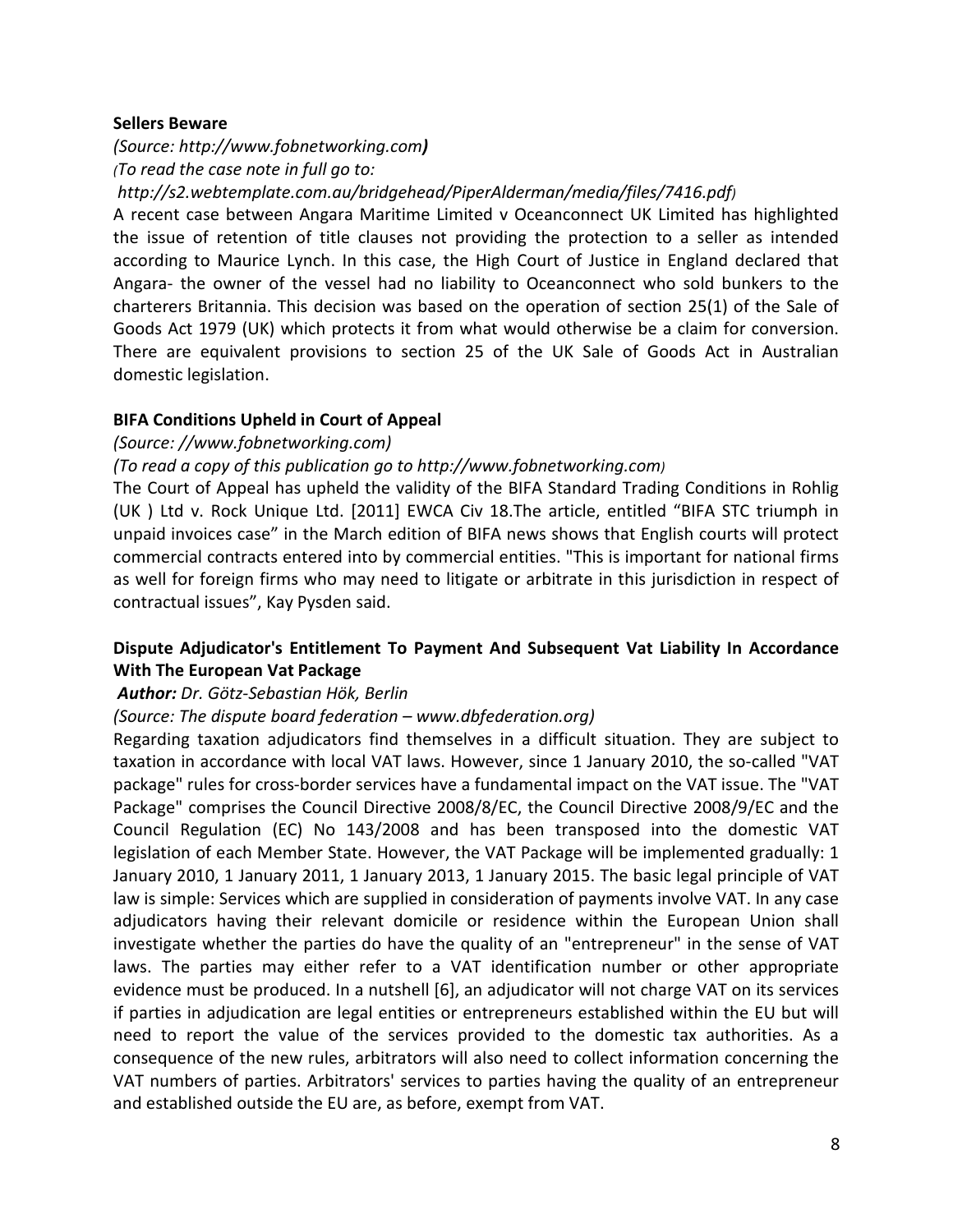### **[Can email chains amount to a binding guarantee?](http://www.internationallawoffice.com/?i=55592&l=7F3KGD2)**

*Author: [Helen Fairhead](http://www.internationallawoffice.com/?i=55592&l=7F3KGDH)*

*(Source: International Law Office )*

*[\(Read article](http://www.internationallawoffice.com/?i=55592&l=7F3KGD2) [http://www.internationallawoffice.com/?i=55592&l=7F3KGD2\)](http://www.internationallawoffice.com/?i=55592&l=7F3KGD2)*

Where a contract is for the sale or disposition of an interest in land, or a guarantee, statute requires a signed, written agreement. However, the High Court recently held that a chain of emails was sufficient to constitute a guarantee, even though the alleged guarantors had not signed a final guarantee document**.**

### **Hungary:**

### **[Court practice in setting aside arbitration awards](http://www.internationallawoffice.com/?i=55592&l=7F3KG8A)**

### *Author: [Iván Janitsáry](http://www.internationallawoffice.com/?i=55592&l=7F3KG8U)*

*(Source: International Law Office)* 

*[\(Read article:](http://www.internationallawoffice.com/?i=55592&l=7F3KG8A) [http://www.internationallawoffice.com/?i=55592&l=7F3KG8A\)](http://www.internationallawoffice.com/?i=55592&l=7F3KG8A)*

A recent, unpublished study, which was prepared by a Supreme Court judge in order to facilitate the amendment of Hungary's arbitration law, has summarised Hungarian court practice in connection with arbitration. It is particularly valuable because it considers a number of court rulings that are unavailable to the public.

### **Isle of Man:**

# **Judge clarifies scope of** *Norwich Pharmacal* **[jurisdiction in Isle of Man](http://www.internationallawoffice.com/?i=55592&l=7F3KG99)**

# *Author: [John T Aycock](http://www.internationallawoffice.com/?i=55592&l=7F3KG9T)*

# *(Source: International Law Office)*

# *[\(Read article:](http://www.internationallawoffice.com/?i=55592&l=7F3KG99) [http://www.internationallawoffice.com/?i=55592&l=7F3KG99\)](http://www.internationallawoffice.com/?i=55592&l=7F3KG99)*

The extent of the use of *Norwich Pharmacal* jurisdiction, which enables disclosure orders against non-parties, in the Isle of Man was recently tested before the Isle of Man High Court. The court ruled that *Norwich Pharmacal* orders are for the provision of information rather than evidence and are to be used as a last resort.

### **Jersey:**

# **['Forum for administration' and 'exclusive jurisdiction' clauses in trusts context](http://www.internationallawoffice.com/?i=55592&l=7F3KGAB)**

# *Authors: [Steve Meiklejohn,](http://www.internationallawoffice.com/?i=55592&l=7F3KGB1) [Philip Le Cornu](http://www.internationallawoffice.com/?i=55592&l=7F3KGBN)*

*(Source: International Law Office)*

# *[\(Read article:](http://www.internationallawoffice.com/?i=55592&l=7F3KGAB) [http://www.internationallawoffice.com/?i=55592&l=7F3KGAB\)](http://www.internationallawoffice.com/?i=55592&l=7F3KGAB)*

A recent judgment of Commissioner Clyde-Smith with Jurats Liddiard and Nicolle set aside a service of proceedings on respondents outside of Jersey and stayed the proceedings. The importance of the judgment is the court's consideration of the 'forum for administration' and 'exclusive jurisdiction' clauses in the context of trusts.